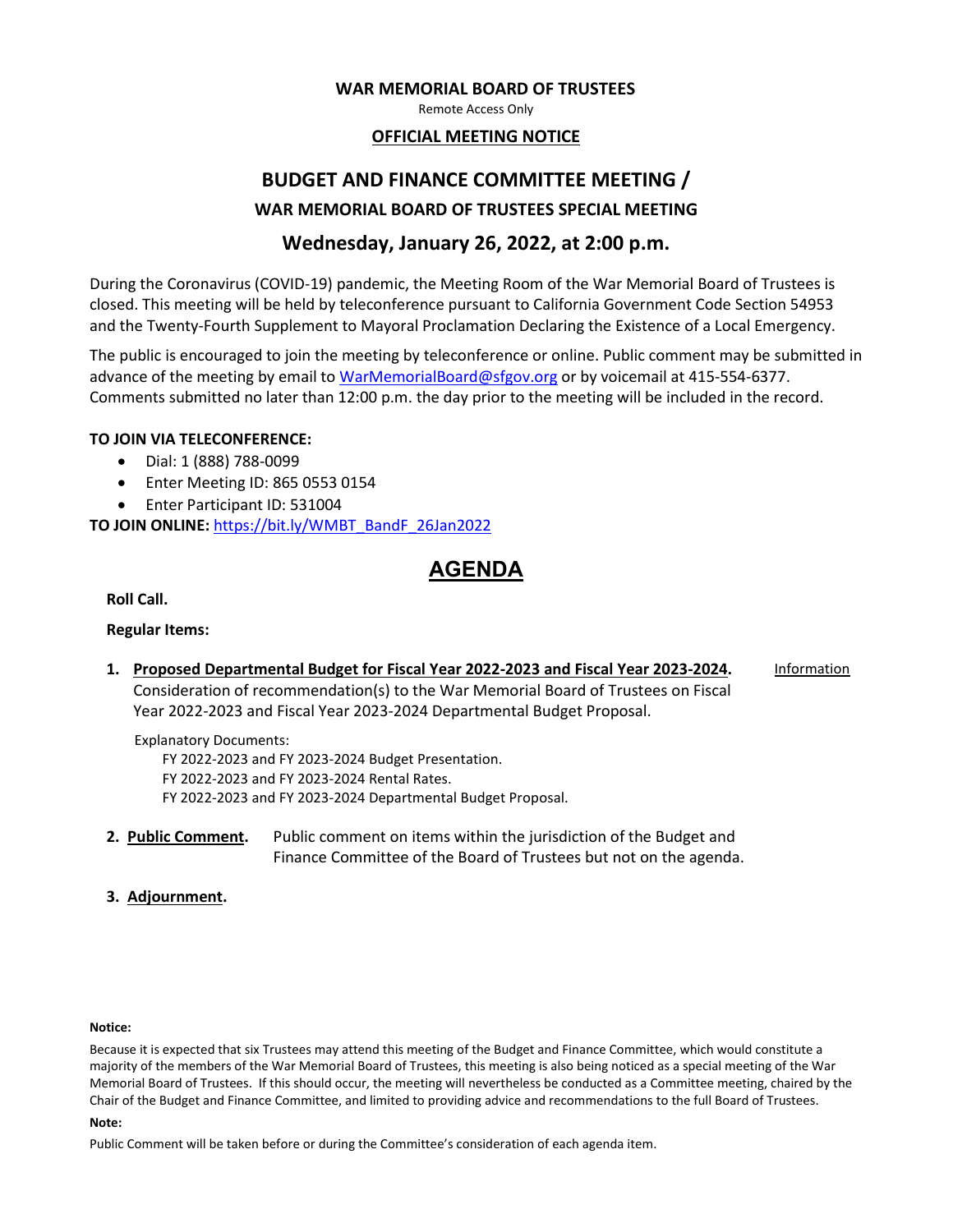## **San Francisco War Memorial and Performing Arts Center**

| <b>BOARD OF TRUSTEES</b>                                                    | <b>DEPARTMENT REPRESENTATIVES</b>                                                                                                                                                               |
|-----------------------------------------------------------------------------|-------------------------------------------------------------------------------------------------------------------------------------------------------------------------------------------------|
| <b>BOARD OF TRUSTEES</b>                                                    | John Caldon.<br><b>Managing Director</b>                                                                                                                                                        |
| <b>BUDGET AND FINANCE COMMITTEE</b>                                         |                                                                                                                                                                                                 |
| MajGen J. Michael Myatt, USMC (Ret.), Chair<br>Diane B. Wilsey, Vice-chair  |                                                                                                                                                                                                 |
| Judge Quentin L. Kopp (Ret.)                                                | Telephone: (415) 621-6600<br>$(415) 621 - 5091$<br>FAX:                                                                                                                                         |
| Ex-officio:<br>Thomas E. Horn, President<br>Gorretti Lo Lui, Vice President | Interested persons unable to attend this meeting may<br>submit written comments regarding agenda items which<br>will be distributed to Trustees and made part of the official<br>public record. |

Materials accompanying agenda items are available for inspection and copying on our websit[e sfwarmemorial.org](https://sfwarmemorial.org/) and during regular office hours at the War Memorial office, located at 401 Van Ness Avenue, Suite 110, San Francisco, CA 94102. Any materials distributed to the members of the War Memorial Board of Trustees within 72 hours of the meeting or after the agenda packet has been delivered to the members are available for inspection at the above-mentioned War Memorial office during regular business hours, on our website, or at the meeting.

The ringing and use of cell phones, pagers, and similar sound-producing electronic devices are prohibited at this meeting. The President may order the removal from the meeting room of any person responsible for the ringing or use of a cell phone, pager, or similar sound-producing electronic device.

In order to assist the City's efforts to accommodate persons with severe allergies, environmental illness, multiple chemical sensitivity, or related disabilities, attendees at public meetings are reminded that other attendees may be sensitive to various chemical-based products. Please help the City accommodate these individuals.

Individuals and entities that influence or attempt to influence local policy or administrative action may be required by the San Francisco Lobbyist Ordinance [SF Campaign & Governmental Conduct Code §2.100 – 2.160] to register and report lobbying activity. For more information about the Lobbyist Ordinance, please contact the Ethics Commission at 25 Van Ness Avenue, Suite 220, San Francisco, CA 94102, telephone (415) 252-3100; fax (415) 252-3112; e-mai[l ethics.commission@sfgov.org](mailto:ethics.commission@sfgov.org) and web site [sfethics.org](https://sfethics.org/).

#### **ACCESSIBLE MEETING POLICY**

Per the Americans with Disabilities Act and the Language Access Ordinance, Chinese, Spanish, and/or American Sign Language interpreters will be available upon request. Additionally, every effort will be made to provide a sound enhancement system, meeting materials in alternative formats, and/or a reader. Requesting accommodations at least 72 hours in advance will help ensure availability. Minutes may be translated after they have been adopted by the Board. For all these requests, please contact the War Memorial Office at least 72 hours before the meeting at 415/621-6600. Late requests will be honored if possible. The hearing room is wheelchair accessible.

Según lo exige la Ley sobre Estadounidenses con Discapacidades (Americans with Disabilities Act) y la Ordenanza de Acceso a Idiomas (Language Access Ordinance), los servicios de interpretación en chino, español y para el lenguaje de signos estarán disponibles a petición. Además, se hará todo el esfuerzo posible para tener disponible un sistema de sonido adecuado, los materiales de la reunión en formatos alternativos y un lector. Solicite las acomodaciones por lo menos 72 horas por adelantado para asegurar su disponibilidad. Las minutas se pueden traducir tras la aprobación de la Comisión. Para pedir estos servicios, comuníquese con la administración de War Memorial, por lo menos 72 horas antes de la reunión, llamando al (415) 621-6600. Las solicitudes tardías serán consideradas de ser posible. La sala de audiencias es accesible a sillas de ruedas.

根 據 《美 國 殘 疾 人 士 法 案 》(Americans with Disabilities Act)和 《語 言 服 務 條 例 》(Language Access Ordinance), 中文、西班牙語, 和/ 或 美 國 手 語 傳 譯 員 在 收 到 要 求 後 將 會 提 供 傳 譯 服 務。 另 外, 我 們 將 盡 力 提 供 擴 音 設 備, 同 時 也 將 會 提 供 不 同 格 式 的 會 議 資 料, 和/或 提 供 閱 讀 器。 此 外 翻 譯 版 本 的 會 議 記 錄 可 在 委 員 會 通 過 後 提 供。上述 的 要 求, 請 於 會 議 前 最 少 72 小 時 致 電 415/621-6600 向 War Memorial 辦 公室 提 出。 提前至少72小時作出調適請求, 有助於確保獲取到該服務。 逾 期 提 出 的 請 求, 若 可 能 的 話, 亦 會 被 考 慮 接 納。 聽 證 室 設 有 輪 椅 通 道。